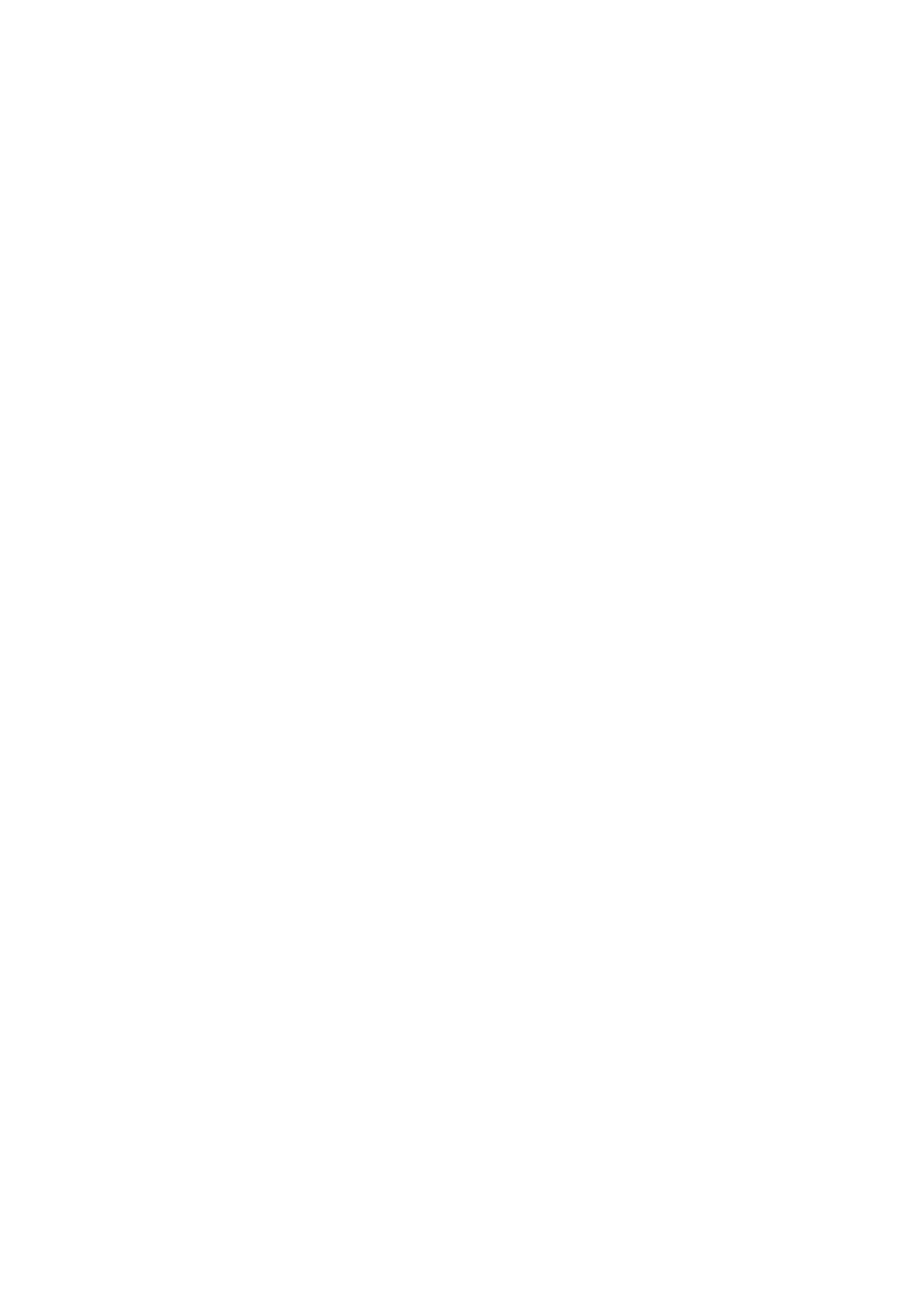

# **1 Welcome**

Chairman Scott Milne welcomed those present. Chair Milne conducted a roll call that ascertained the following members were in attendance at the commencement of the meeting:

| <b>Member</b>                |  | <b>Member</b>              |  |
|------------------------------|--|----------------------------|--|
| Deputy Chairman Troy Elliott |  | <b>Member Sarah Powrie</b> |  |
| <b>Member Colin Davis</b>    |  | <b>Member David Wong</b>   |  |
| <b>Member Margaret Voyce</b> |  | <b>Member Troy Churton</b> |  |

# **2 Apologies**

There were no apologies.

# **3 Declaration of Interest**

There were no declarations of interest.

# **4 Confirmation of Minutes**

Resolution number OR/2022/39

MOVED by Chairperson S Milne, seconded by Member C Davis:

# **That the Ōrākei Local Board:**

**a) confirm the ordinary minutes of its meeting, held on Thursday, 17 March 2022 as a true and correct record.**

# **CARRIED**

# **5 Leave of Absence**

There were no requests for leave of absence.

#### **6 Acknowledgements**

There were no acknowledgements.

# **7 Petitions**

There were no petitions.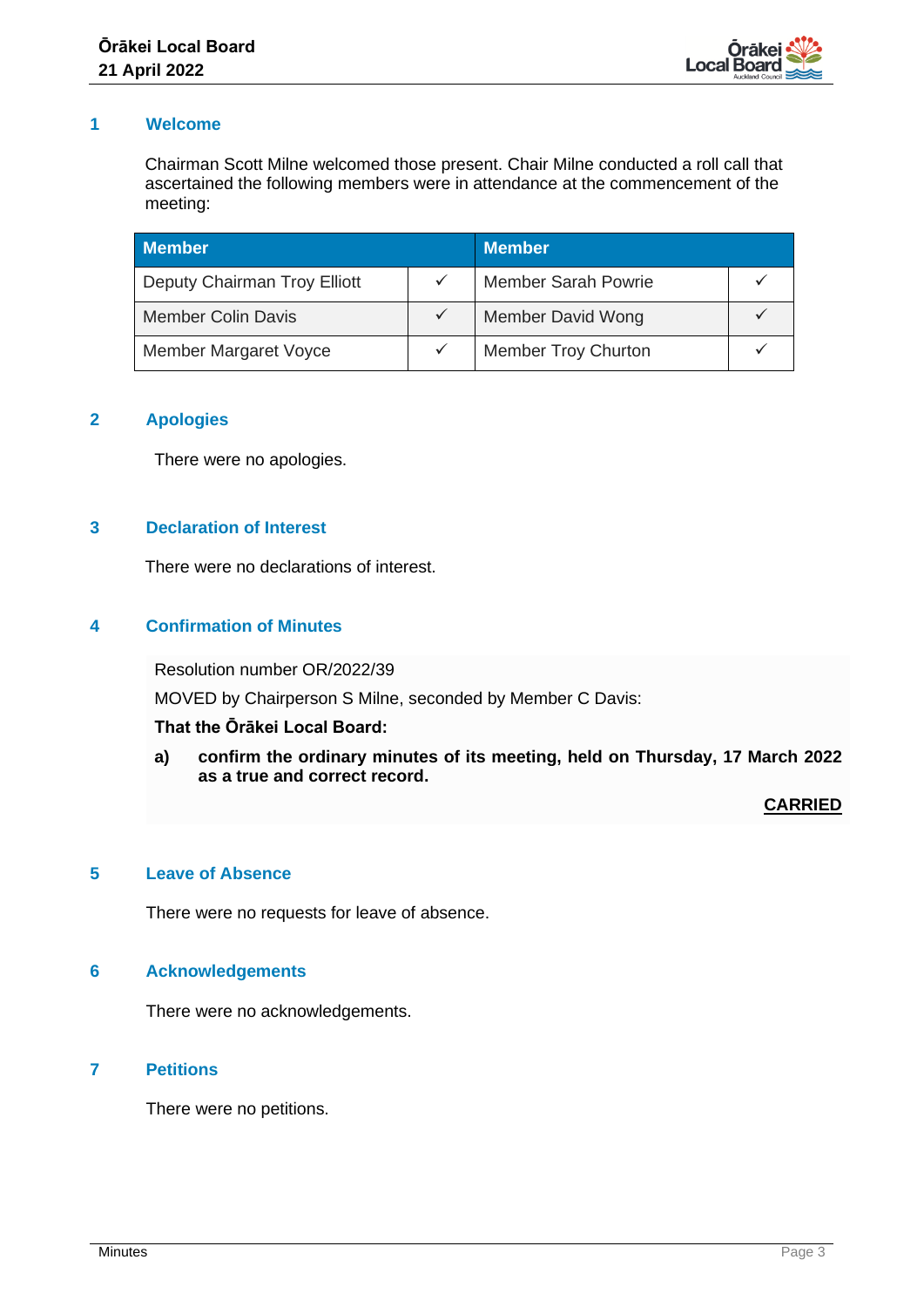

#### **8 Deputations**

# **8.1 Deputation - Amy Clay - Accessibility Issues in the Ōrākei Local Board Area**

This item was withdrawn.

# **9 Public Forum**

# **9.1 Public Forum - Grant Hewison - Work of Communities Against Alcohol Harm Inc**

A document was tabled in support of this item. A copy of the tabled document has been placed on the official minutes and is available on the Auckland Council website as a minutes attachment.

Resolution number OR/2022/40

MOVED by Member M Voyce, seconded by Deputy Chairperson T Elliott:

## **That the Ōrākei Local Board:**

**a) receive the presentation and thank Grant Hewison for his attendance.**

**CARRIED**

#### **Attachments**

A 21 April 2022, Ōrākei Local Board, Item 9 - Public Forum - Grant Hewison - Empowering Communities in Alcohol Licensing - PowerPoint

#### **10 Extraordinary Business**

There was no extraordinary business.

# **11 Auckland Transport - Activities in the Road Corridor Bylaw 2022**

A document was tabled in support of this item. A copy of the tabled document has been placed on the official minutes and is available on the Auckland Council website as a minutes attachment.

Resolution number OR/2022/41

MOVED by Member D Wong, seconded by Member C Davis:

#### **That the Ōrākei Local Board:**

**a) provide the tabled feedback on the Auckland Transport's draft Activities in the Road Corridor Bylaw 2022.**

#### **CARRIED**

#### **Attachments**

A 21 April 2022, Ōrākei Local Board, Item 11 - Auckland Transport - Activities in the Road Corridor Bylaw 2022 - Feedback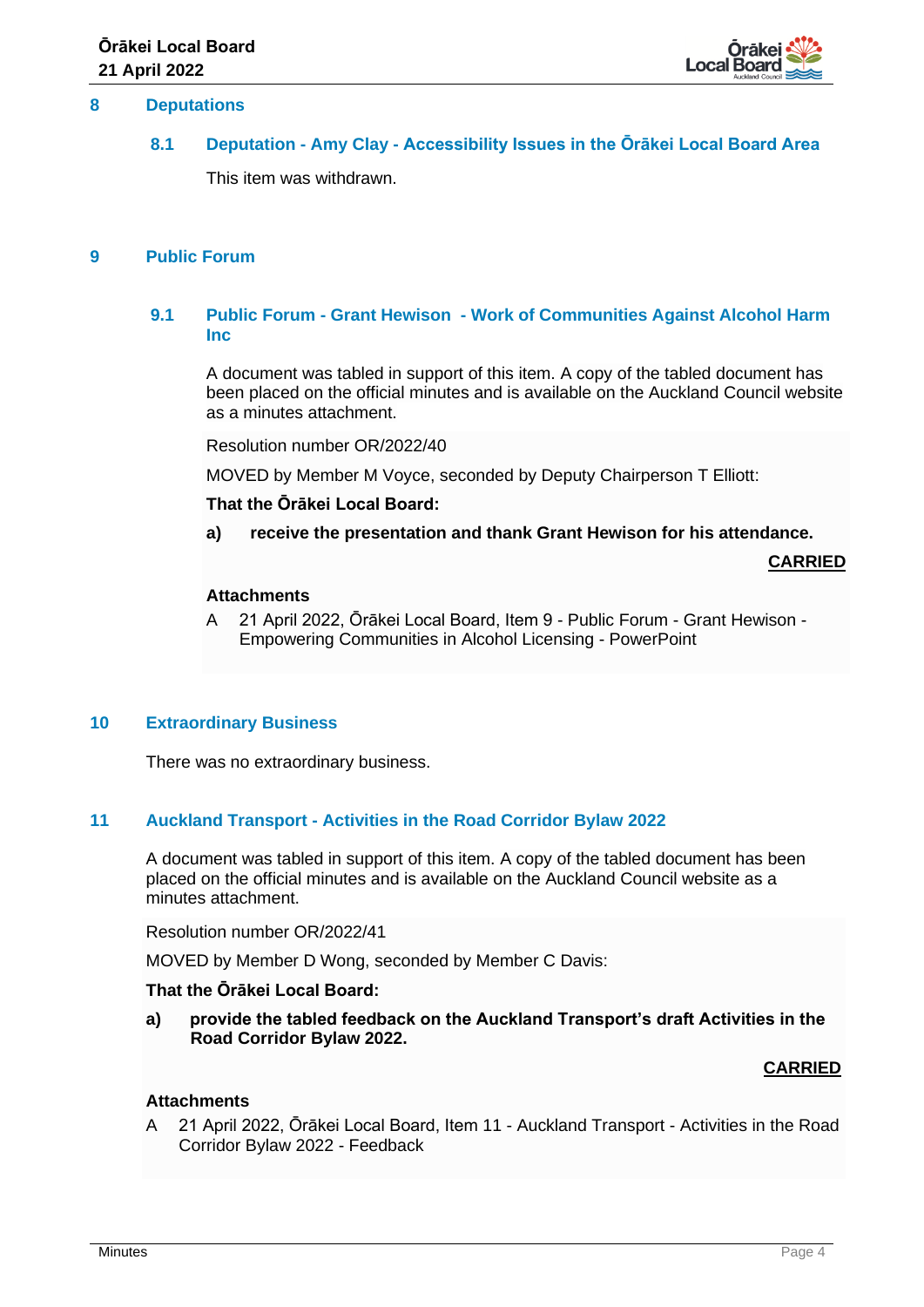

# **12 Transport Emissions Reduction Plan**

A document was tabled in support of this item. A copy of the tabled document has been placed on the official minutes and is available on the Auckland Council website as a minutes attachment.

Resolution number OR/2022/42

MOVED by Member S Powrie, seconded by Chairperson S Milne:

#### **That the Ōrākei Local Board:**

- **a) receive the progress update provided on the Transport Emissions Reduction Plan.**
- **b) note the scale of the challenges to meet Auckland's transport emissions reduction target.**
- **c) provide the tabled feedback to the Environment and Climate Change Committee on the Auckland Council and Auckland Transport draft Transport Emissions Reduction Plan.**

**CARRIED**

#### **Attachments**

A 21 April 2022, Ōrākei Local Board, Item 12 - Transport Emissions Reduction Plan - Feedback

#### **13 Submission on central government's proposals to transform recycling in Aotearoa**

A document was tabled in support of this item. A copy of the tabled document has been placed on the official minutes and is available on the Auckland Council website as a minutes attachment.

Resolution number OR/2022/43

MOVED by Member M Voyce, seconded by Member C Davis:

#### **That the Ōrākei Local Board:**

**a) provide the tabled feedback on the Ministry for the Environment's consultation document: Transforming recycling, to be appended to the Auckland Council's submission to the Ministry for the Environment, noting the limited time for feedback.**

# **CARRIED**

# **Attachments**

A 21 April 2022, Ōrākei Local Board, Item 13 - Submission on central government's proposals to transform recycling in Aotearoa - Feedback

#### **14 Local board feedback on the draft 2021 Regional Parks Management Plan**

A document was tabled in support of this item. A copy of the tabled document has been placed on the official minutes and is available on the Auckland Council website as a minutes attachment.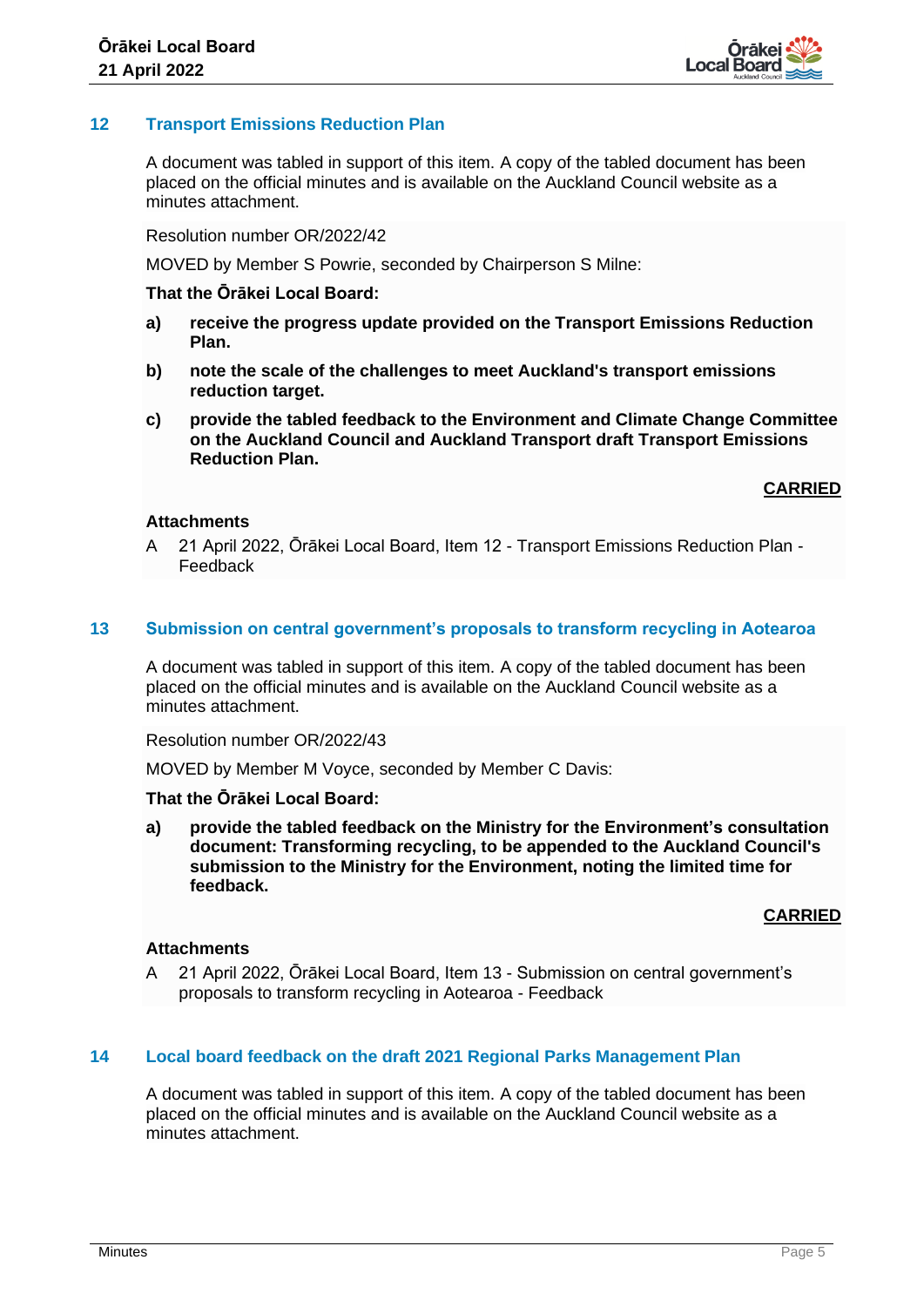

# Resolution number OR/2022/44

MOVED by Deputy Chairperson T Elliott, seconded by Member C Davis:

# **That the Ōrākei Local Board:**

- **a) receive the public feedback on the draft 2021 Regional Parks Management Plan.**
- **b) provide the tabled feedback on the draft 2021 Regional Park Management Plan to the hearings panel.**

# **CARRIED**

# **Attachments**

A 21 April 2022, Ōrākei Local Board, Item 14 - Local board feedback on the draft 2021 Regional Parks Management Plan - Feedback

#### **15 Feedback to Auckland Transport's Interim Speed Management Plan report**

Resolution number OR/2022/45

MOVED by Chairperson S Milne, seconded by Member S Powrie:

# **That the Ōrākei Local Board:**

**a) formally note the feedback provided in response to the request for local board input into the development of Auckland Transport's Interim Speed Management Plan.** 

**CARRIED**

#### **16 Chairman and Board Members' Report**

Resolution number OR/2022/46

MOVED by Chairperson S Milne, seconded by Member C Davis:

#### **That the Ōrākei Local Board:**

**a) note the Chairman and Board Members' Report for 21 April 2022.**

# **CARRIED**

Note: Pursuant to Standing Order 9.4, Member T Churton requested his dissenting vote be recorded.

#### **17 Governance Forward Work Calendar**

Resolution number OR/2022/47

MOVED by Chairperson S Milne, seconded by Member D Wong:

# **That the Ōrākei Local Board:**

**a) note the draft governance forward work calendar as at 21 April 2022.**

**CARRIED**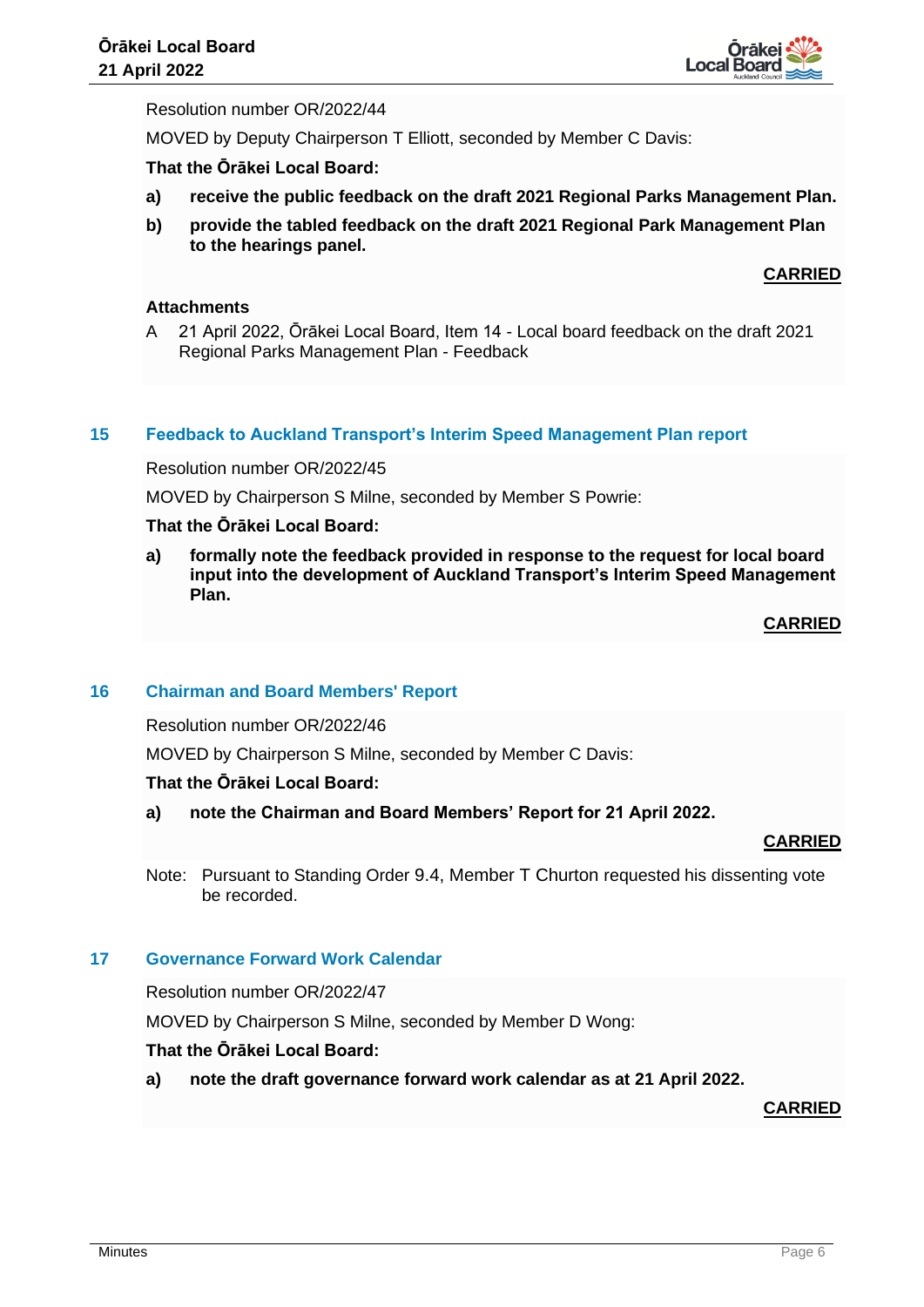

# **18 Ōrākei Local Board Workshop Proceedings**

Resolution number OR/2022/48

MOVED by Chairperson S Milne, seconded by Member M Voyce:

# **That the Ōrākei Local Board:**

**a) note the records for the workshops held on 03, 10 and 24 March 2022.**

**CARRIED**

# **19 Resolutions Pending Action report**

#### Resolution number OR/2022/49

MOVED by Member S Powrie, seconded by Deputy Chairperson T Elliott:

# **That the Ōrākei Local Board:**

**a) note the Ōrākei Local Board Resolutions Pending Action report as at 21 April 2022.**

**CARRIED**

# **20 Consideration of Extraordinary Items**

There were no extraordinary items.

# **21 Procedural motion to exclude the public**

#### Resolution number OR/2022/50

MOVED by Chairperson S Milne, seconded by Deputy Chairperson T Elliott:

# **That the Ōrākei Local Board:**

- **a) exclude the public from the following part(s) of the proceedings of this meeting.**
- **b) agrees that relevant staff supporting the Ōrākei Local Board be permitted to remain for Confidential Item after the public has been excluded, because of their knowledge which will assist the Ōrākei Local Board in its decision making.**

**The general subject of each matter to be considered while the public is excluded, the reason for passing this resolution in relation to each matter, and the specific grounds under section 48(1) of the Local Government Official Information and Meetings Act 1987 for the passing of this resolution follows.**

**This resolution is made in reliance on section 48(1)(a) of the Local Government Official Information and Meetings Act 1987 and the particular interest or interests protected by section 6 or section 7 of that Act which would be prejudiced by the holding of the whole or relevant part of the proceedings of the meeting in public, as follows:**

| Reason for passing this<br>resolution in relation to<br>each matter                                                                                                                         | Particular interest(s) protected (where<br>applicable)                                                                                                                                                                                                                                                                                                                                | Ground(s) under section 48(1)<br>for the passing of this<br>resolution                                                                                                                             |
|---------------------------------------------------------------------------------------------------------------------------------------------------------------------------------------------|---------------------------------------------------------------------------------------------------------------------------------------------------------------------------------------------------------------------------------------------------------------------------------------------------------------------------------------------------------------------------------------|----------------------------------------------------------------------------------------------------------------------------------------------------------------------------------------------------|
| The public conduct of<br>the part of the meeting<br>would be likely to result<br>in the disclosure of<br>information for which<br>good reason for<br>withholding exists<br>under section 7. | s7(2)(b)(ii) - The withholding of the information<br>is necessary to protect information where the<br>making available of the information would be<br>likely unreasonably to prejudice the commercial<br>position of the person who supplied or who is<br>the subject of the information. In particular, the<br>report contains a decision that impacts on a<br>third-party operator. | s48(1)(a)<br>The public conduct of the part<br>of the meeting would be likely<br>to result in the disclosure of<br>information for which good<br>reason for withholding exists<br>under section 7. |

# **C1 The Landing Physical Services Agreement**